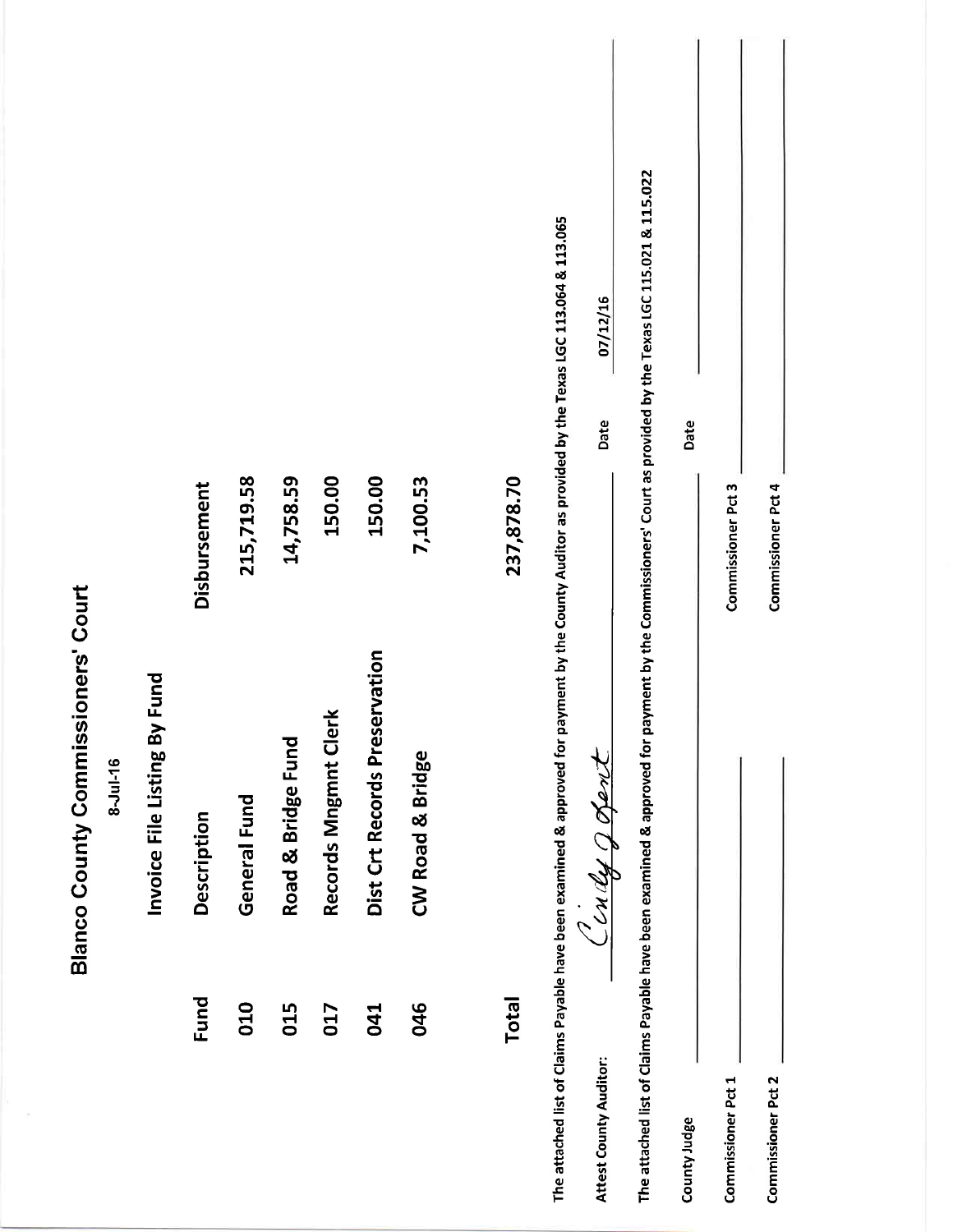| 07/08/2016--UNPAID INVOICE REVIEW LISTING -- 10-000-000 GENERAL FUND<br>TIME:12:02 PM                                                                                                                                                                                                                                                                                                                                                                                                                                                        |                                                                                                                                     | CYCLE: ALL                                                                                                                                                                                                                                                                                                                                                                                                                              | <b>PAGE</b><br>$\overline{\phantom{0}}$<br>PREPARER: 0004                                                                                                                     |
|----------------------------------------------------------------------------------------------------------------------------------------------------------------------------------------------------------------------------------------------------------------------------------------------------------------------------------------------------------------------------------------------------------------------------------------------------------------------------------------------------------------------------------------------|-------------------------------------------------------------------------------------------------------------------------------------|-----------------------------------------------------------------------------------------------------------------------------------------------------------------------------------------------------------------------------------------------------------------------------------------------------------------------------------------------------------------------------------------------------------------------------------------|-------------------------------------------------------------------------------------------------------------------------------------------------------------------------------|
| NAME-OF-VENDOR<br>DEPARTMENT                                                                                                                                                                                                                                                                                                                                                                                                                                                                                                                 | INVOICE-NO                                                                                                                          | DESCRIPTION-OF-INVOICE                                                                                                                                                                                                                                                                                                                                                                                                                  | <b>AMOUNT</b>                                                                                                                                                                 |
| BLANCO REGIONAL CLINIC P.A.<br>INDIGENT HEALTH CARE<br><b>VENDOR TOTAL</b>                                                                                                                                                                                                                                                                                                                                                                                                                                                                   | 58760                                                                                                                               | PATIENT #UPSFRA0001                                                                                                                                                                                                                                                                                                                                                                                                                     | 13.22<br>13.22                                                                                                                                                                |
| BOBBI SHELL<br><b>JUDICIAL EXPENSES</b><br><b>VENDOR TOTAL</b>                                                                                                                                                                                                                                                                                                                                                                                                                                                                               | 58786                                                                                                                               | CV08063                                                                                                                                                                                                                                                                                                                                                                                                                                 | 570.00<br>570.00                                                                                                                                                              |
| BUSINESS CENTER PRINT & OS<br>TAX ASSESSOR/COLLECTOR<br><b>VENDOR TOTAL</b>                                                                                                                                                                                                                                                                                                                                                                                                                                                                  | 58835                                                                                                                               | INV#120139, 119981E TAC                                                                                                                                                                                                                                                                                                                                                                                                                 | 129.87<br>129.87                                                                                                                                                              |
| CARD SERVICE CENTER<br><b>COURTHOUSE EXPENSES</b><br><b>COURTHOUSE EXPENSES</b><br><b>COURTHOUSE EXPENSES</b><br><b>COURTHOUSE EXPENSES</b><br>COUNTY SHERIFF<br><b>COURTHOUSE EXPENSES</b><br><b>COURTHOUSE EXPENSES</b><br><b>COURTHOUSE EXPENSES</b><br><b>COUNTY SHERIFF</b><br><b>COUNTY SHERIFF</b><br><b>COUNTY SHERIFF</b><br><b>COUNTY SHERIFF</b><br><b>COUNTY SHERIFF</b><br>VENDOR TOTAL<br><b>CDCAT</b><br>COUNTY CLERK<br><b>VENDOR TOTAL</b><br>CENTRAL TEXAS AUTOPSY PLLC<br><b>JUDICIAL EXPENSES</b><br><b>VENDOR TOTAL</b> | 58851<br>58854<br>58855<br>58856<br>58857<br>58858<br>58859<br>58860<br>58861<br>58862<br>58863<br>58864<br>58865<br>58836<br>58761 | 4707 1205 3610 0344 COUNTY<br>4707 1205 3610 0385 LIESMANN<br>4707 1205 3610 0369 GILLIAM<br>4707 1205 3610 0369 GILLIAM<br>4707 1205 3610 0328 ABLON<br>4707 1205 3610 0310 SWIFT<br>4707 1205 3610 0310 SWIFT<br>4707 1205 3610 0310 SWIFT<br>4707 1205 3610 0427 SHUMAKE<br>4707 1205 3610 0427 SHUMAKE<br>4707 1205 3610 0427 SHUMAKE<br>4707 1205 3610 0393 MORGAN<br>4707 1205 3610 0393 MORGAN<br><b>DUES</b><br>INV #11105 JP 4 | 6.16<br>33.82<br>376.76<br>114.19<br>212.93<br>22.95<br>314.20<br>231.00<br>56.20<br>71.20<br>19.75<br>19.54<br>91.50<br>1,570.20<br>125.00<br>125.00<br>2,100.00<br>2,100.00 |
| CITY OF BLANCO<br><b>COURTHOUSE EXPENSES</b><br><b>VENDOR TOTAL</b>                                                                                                                                                                                                                                                                                                                                                                                                                                                                          | 58762                                                                                                                               | ACCT #16 SOUTH ANNEX                                                                                                                                                                                                                                                                                                                                                                                                                    | 63.75<br>63.75                                                                                                                                                                |
| CITY OF JOHNSON CITY<br>COUNTY SHERIFF<br>COUNTY SHERIFF<br>COUNTY SHERIFF<br><b>COURTHOUSE EXPENSES</b><br><b>COURTHOUSE EXPENSES</b><br><b>COURTHOUSE EXPENSES</b><br><b>COURTHOUSE EXPENSES</b><br><b>COURTHOUSE EXPENSES</b><br><b>COURTHOUSE EXPENSES</b><br><b>VENDOR TOTAL</b>                                                                                                                                                                                                                                                        | 58763<br>58764<br>58765<br>58766<br>58767<br>58768<br>58769<br>58770<br>58800                                                       | ACCT #1317 LEC<br>ACCT #1255 LEC<br><b>ACCT #1316 LEC</b><br>ACCT #1089 PCT 2<br>ACCT #95 OLD JAIL<br>ACCT #152 OLD ANNEX<br>ACCT #1187 ANNEX<br>ACCT #73 COURTHOUSE<br>ACCT #1186 ANNEX                                                                                                                                                                                                                                                | 51.37<br>515.26<br>470.68<br>104.98<br>75.19<br>75.19<br>51.37<br>192.54<br>7.75<br>1,544.33                                                                                  |
| EXPRESS AUTOMOTIVE SERVICE<br>COUNTY SHERIFF<br>COUNTY SHERIFF<br><b>VENDOR TOTAL</b>                                                                                                                                                                                                                                                                                                                                                                                                                                                        | 58802<br>58803                                                                                                                      | INV#3731917 LEC<br>INV#3731957 LEC                                                                                                                                                                                                                                                                                                                                                                                                      | 75.00<br>54.81<br>129.81                                                                                                                                                      |

FRONTIER COMMUNICATIONS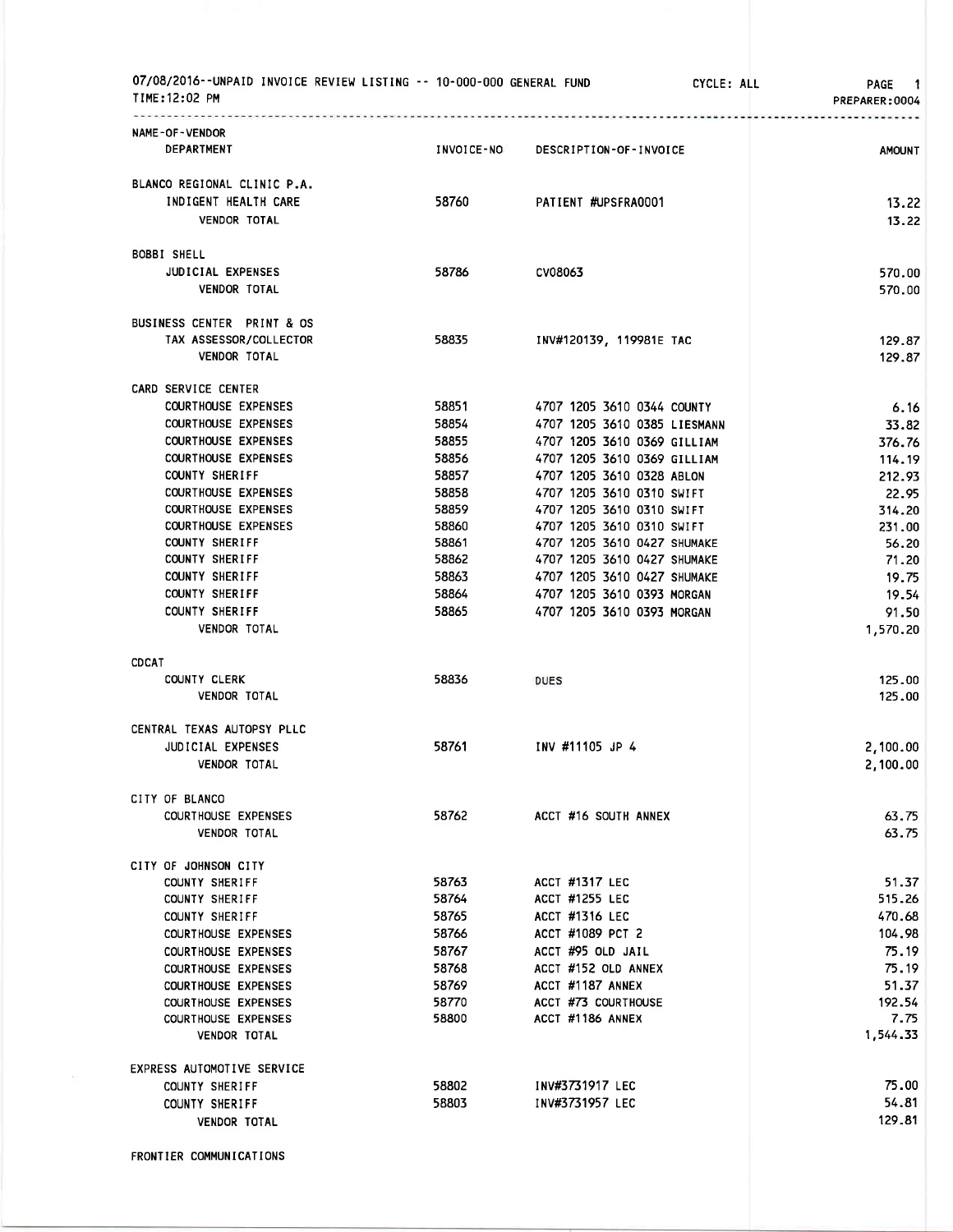| 07/08/2016--UNPAID INVOICE REVIEW LISTING -- 10-000-000 GENERAL FUND<br>TIME:12:02 PM<br>----------- |                   |                           | CYCLE: ALL<br><b>PAGE</b><br>-2<br>PREPARER: 0004 |
|------------------------------------------------------------------------------------------------------|-------------------|---------------------------|---------------------------------------------------|
| NAME-OF-VENDOR<br><b>DEPARTMENT</b>                                                                  | <b>INVOICE-NO</b> | DESCRIPTION-OF-INVOICE    | <b>AMOUNT</b>                                     |
| COUNTY SHERIFF<br><b>VENDOR TOTAL</b>                                                                | 58771             | 210-020-1205 LEC          | 169.99<br>169.99                                  |
| GRAVES HUMPHRIES, STAHL, LIMITED<br><b>COURTHOUSE EXPENSES</b><br><b>VENDOR TOTAL</b>                | 58772             | REPORT # COLOO5 JP 1      | 447.57<br>447.57                                  |
| <b>GRETCHEN L. SANDERS</b><br>COUNTY EXTENSION AGENCY<br><b>VENDOR TOTAL</b>                         | 58839             | <b>REIMBURSEMENTS</b>     | 139.86<br>139.86                                  |
| GULF COAST PAPER CO. INC.<br><b>COURTHOUSE EXPENSES</b><br><b>VENDOR TOTAL</b>                       | 58809             | INV#1152703               | 121.09<br>121.09                                  |
| H & H LAND SERVICE<br><b>COURTHOUSE EXPENSES</b><br><b>VENDOR TOTAL</b>                              | 58773             | CLEANING SOUTH ANNEX      | 75.00<br>75.00                                    |
| HEFFERNAN INS DBA ADAMS INS. AGENCY<br><b>COURTHOUSE EXPENSES</b><br><b>VENDOR TOTAL</b>             | 58774             | COMMUNICATIONS TOWER LEC  | 1,022.51<br>1,022.51                              |
| HILL COUNTRY IT<br><b>COURTHOUSE EXPENSES</b><br>VENDOR TOTAL                                        | 58842             | <b>INV#58</b>             | 1,330.00<br>1,330.00                              |
| JOHNSON CITY HYDRO GAS<br>COUNTY SHERIFF<br><b>VENDOR TOTAL</b>                                      | 58775             | ACCT #2570 JAIL           | 1,386.85<br>1,386.85                              |
| JOHNSON CONTROLS<br><b>COURTHOUSE EXPENSES</b><br><b>VENDOR TOTAL</b>                                | 58811             | INV#1-35418856033 LEC     | 854.36<br>854.36                                  |
| JUVENILE PROBATION DEPT<br>JUVENILE PROBATION<br><b>VENDOR TOTAL</b>                                 | 58776             | <b>JULY 2016</b>          | 4,272.15<br>4,272.15                              |
| LOWER COLORADO RIVER AUTHORITY<br><b>COURTHOUSE EXPENSES</b><br><b>VENDOR TOTAL</b>                  | 58777             | MOUNTAINTOP TOWER LEASE   | 822.20<br>822.20                                  |
| MARY K. HAGEMEIER DDS<br>COUNTY SHERIFF<br><b>VENDOR TOTAL</b>                                       | 58812             | INMATE DENTAL - MILLER    | 285.00<br>285.00                                  |
| <b>MASTERCARD</b><br>JUSTICE OF THE PEACE #4<br><b>VENDOR TOTAL</b>                                  | 58852             | 4707 1205 3610 0401 RILEY | 47.68<br>47.68                                    |
| MATTHEW L. RIENSTRA<br><b>JUDICIAL EXPENSES</b><br><b>VENDOR TOTAL</b>                               | 58778             | CASE #1147                | 465.72<br>465.72                                  |
| MOBLEY WELDING SERVICE<br>RECYCLING COORDINATOR<br>VENDOR TOTAL                                      | 58813             | MAINTENANCE & REPAIR      | 250.00<br>250.00                                  |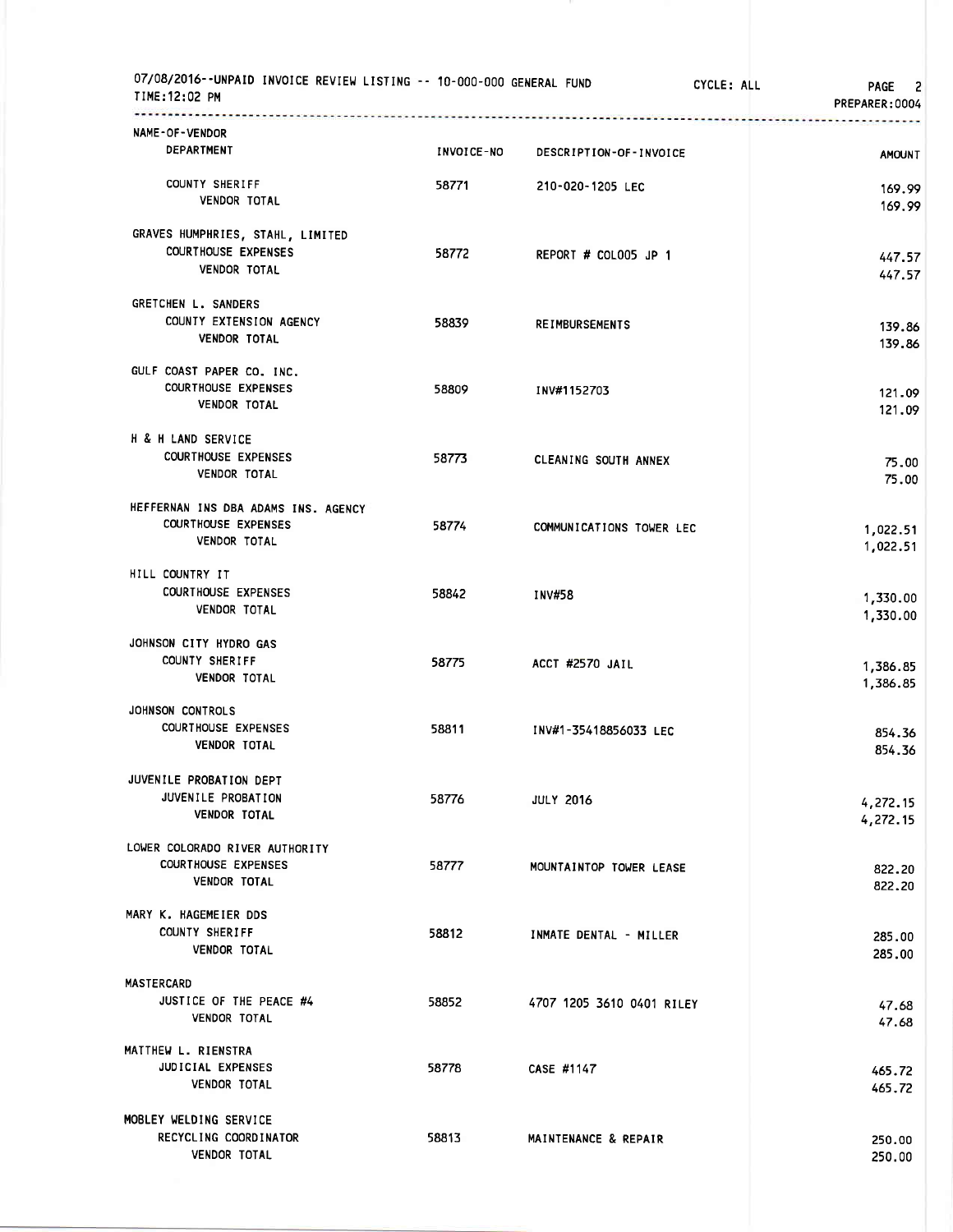| MOTOROLA SOLUTIONS, INC.<br>07/08/2016--UNPAID INVOICE REVIEW LISTING -- 10-000-000 GENERAL FUND<br>TIME:12:02 PM |            |                           | CYCLE: ALL<br>PAGE<br>3<br>PREPARER:0004 |
|-------------------------------------------------------------------------------------------------------------------|------------|---------------------------|------------------------------------------|
| NAME-OF-VENDOR                                                                                                    |            | **********************    |                                          |
| DEPARTMENT                                                                                                        | INVOICE-NO | DESCRIPTION-OF-INVOICE    | <b>AMOUNT</b>                            |
| <b>EMERGENCY MANAGEMENT</b><br><b>VENDOR TOTAL</b>                                                                | 58779      | INV #76899630             | 786.00<br>786.00                         |
| NATALIE FOWLER<br>JUDICIAL EXPENSES<br><b>VENDOR TOTAL</b>                                                        | 58780      | CV 08050                  | 562.50<br>562.50                         |
| NORTH BLANCO COUNTY EMS<br>INDIGENT HEALTH CARE<br><b>VENDOR TOTAL</b>                                            | 58797      | PATIENT #00000146 JAIL    | 393.65<br>393.65                         |
| NORTHEAST TEXAS DATA CORP.<br>JUSTICE OF THE PEACE PCT #1<br><b>VENDOR TOTAL</b>                                  | 58781      | REPORT #CAS017 JP 1       | 70.00<br>70.00                           |
| PERFORMANCE FOOD SERVICE<br><b>COUNTY SHERIFF</b><br><b>VENDOR TOTAL</b>                                          | 58818      | INV#8433878 LEC           | 2,453.94<br>2,453.94                     |
| POSTMASTER/BOX RENT<br><b>COUNTY CLERK</b><br><b>VENDOR TOTAL</b>                                                 | 58844      | BOX RENTAL #65 CO CLERK   | 52.00<br>52.00                           |
| PURCHASE POWER<br><b>COURTHOUSE EXPENSES</b><br><b>VENDOR TOTAL</b>                                               | 58782      | ACCT #8000-9090-0697-9400 | 1,060.63<br>1,060.63                     |
| <b>RANDY BRODBECK</b><br>JUSTICE OF THE PEACE PCT #1<br><b>VENDOR TOTAL</b>                                       | 58820      | <b>REIMBURSEMENTS</b>     | 640.70<br>640.70                         |
| RICHARD D. DAVIS<br>JUDICIAL EXPENSES<br><b>VENDOR TOTAL</b>                                                      | 58783      | CASE #1272 & 1342         | 300.00<br>300.00                         |
| RICHARD D. MOCK<br>JUDICIAL EXPENSES<br><b>VENDOR TOTAL</b>                                                       | 58784      | CASE #01347               | 425.00<br>425.00                         |
| RYAN W CASANO<br>JUDICIAL EXPENSES<br><b>VENDOR TOTAL</b>                                                         | 58785      | CVO 7632                  | 1,275.00<br>1,275.00                     |
| <b>SEAN COLE</b><br><b>COURTHOUSE EXPENSES</b><br><b>VENDOR TOTAL</b>                                             | 58801      | TREE REMOVAL              | 500.00<br>500.00                         |
| TEXAS COMMISSION ON ENVIROMENTAL<br><b>COURTHOUSE EXPENSES</b><br>VENDOR TOTAL                                    | 58788      | ACCT #0620016 OSSF        | 400.00<br>400.00                         |
| TEXAS DIGESTIVE DISEASE CONSULTANT<br>INDIGENT HEALTH CARE<br><b>VENDOR TOTAL</b>                                 | 58798      | PATIENT #1034927-461079   | 46.73<br>46.73                           |
| TEXAS FLEET FUEL<br>COUNTY INSPECTOR                                                                              | 58824      | FUEL INSPECTOR            | 22.67                                    |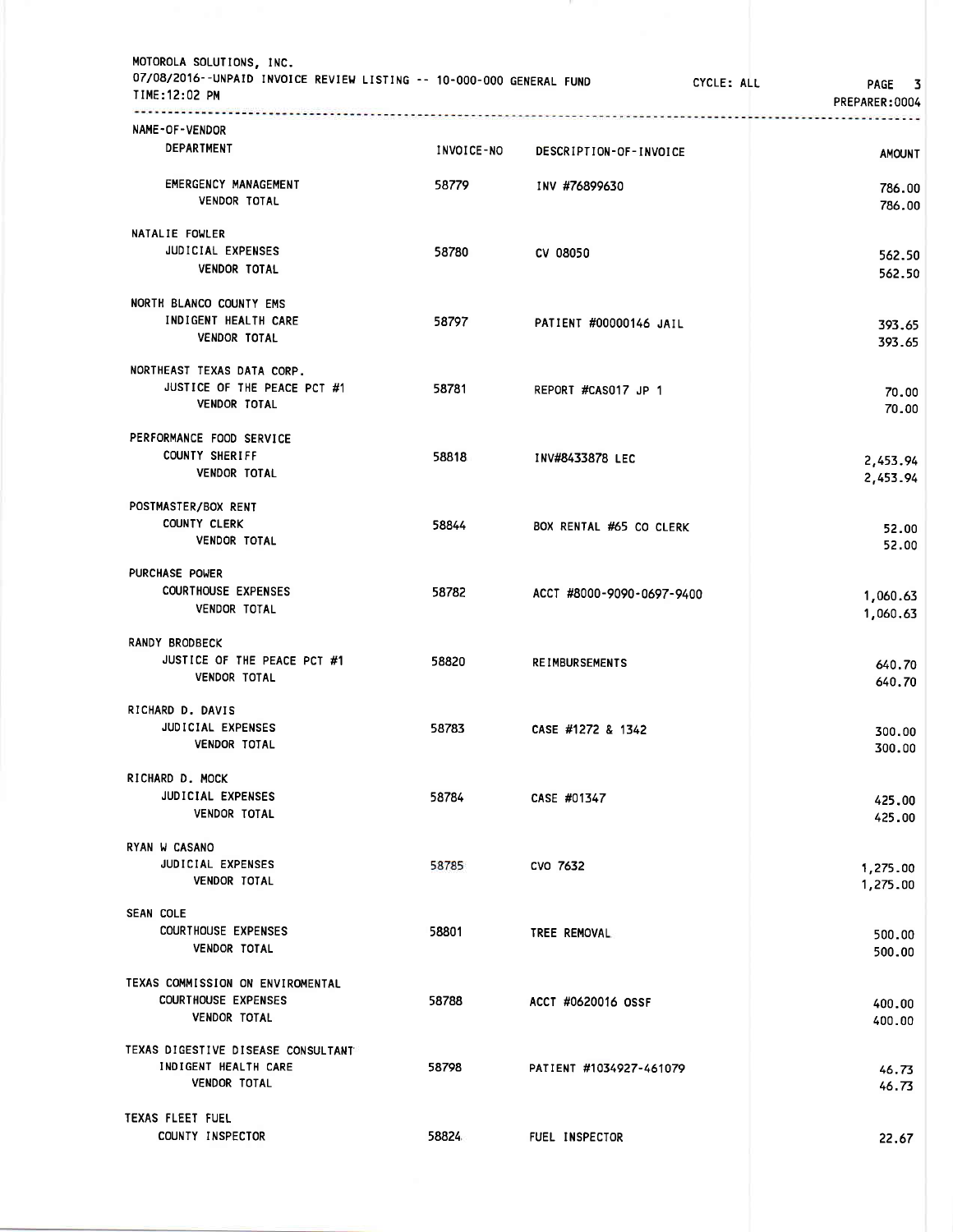| 07/08/2016--UNPAID INVOICE REVIEW LISTING -- 10-000-000 GENERAL FUND<br>TIME:12:02 PM<br>------------ |                   |                           | CYCLE: ALL<br><b>PAGE</b><br>4<br>PREPARER: 0004 |
|-------------------------------------------------------------------------------------------------------|-------------------|---------------------------|--------------------------------------------------|
| <b>NAME-OF-VENDOR</b>                                                                                 |                   |                           |                                                  |
| DEPARTMENT                                                                                            | <b>INVOICE-NO</b> | DESCRIPTION-OF-INVOICE    | <b>AMOUNT</b>                                    |
| <b>COURTHOUSE EXPENSES</b>                                                                            | 58825             | FUEL - MAINTENANCE        | 244.45                                           |
| CONSTABLE PCT #1                                                                                      | 58826             | FUEL CONSTABLE 1          | 41.48                                            |
| CONSTABLE PCT #4                                                                                      | 58827             | FUEL - CONSTABLE 4        | 36.29                                            |
| <b>COUNTY SHERIFF</b>                                                                                 | 58828             | <b>FUEL LEC</b>           | 3,271.34                                         |
| <b>VENDOR TOTAL</b>                                                                                   |                   |                           | 3,616.23                                         |
| TEXAS WILDLIFE DAMAGE MGMT FUND                                                                       |                   |                           |                                                  |
| COMMUNITY SERVICES                                                                                    | 58787             | INV #246358 JUNE          | 1,900.00                                         |
| <b>VENDOR TOTAL</b>                                                                                   |                   |                           | 1,900.00                                         |
| TEXAS WIRELESS INTERNET                                                                               |                   |                           |                                                  |
| <b>COURTHOUSE EXPENSES</b>                                                                            | 58789             | JP 4 & JP 1               | 74.95                                            |
| <b>VENDOR TOTAL</b>                                                                                   |                   |                           | 74.95                                            |
| THYSSENKRUPP ELEVATOR CORPORATION                                                                     |                   |                           |                                                  |
| <b>COURTHOUSE EXPENSES</b>                                                                            | 58790             | INV #3002632500           | 250.74                                           |
| VENDOR TOTAL                                                                                          |                   |                           | 250.74                                           |
| VANA AND VANA LAW FIRM                                                                                |                   |                           |                                                  |
| <b>JUDICIAL EXPENSES</b>                                                                              | 58791             | DISMISSAL OF CASE         | 375.00                                           |
| JUDICIAL EXPENSES                                                                                     | 58792             | CAUSE #CV07940            | 22.50                                            |
| JUDICIAL EXPENSES                                                                                     | 58793             | CASE #DISMISSAL OF CASE   | 375.00                                           |
| <b>VENDOR TOTAL</b>                                                                                   |                   |                           | 772.50                                           |
| <b>VERIZON WIRELESS</b>                                                                               |                   |                           |                                                  |
| COUNTY AUDITOR                                                                                        | 58796             | INV #9767538343 AUDITOR   | 41.78                                            |
| <b>VENDOR TOTAL</b>                                                                                   |                   |                           | 41.78                                            |
| WELLS FARGO BANK, N.A.                                                                                |                   |                           |                                                  |
| CERTIFICATES OF OBLIGATION                                                                            | 58794             | INV #1328857              | 72,475.00                                        |
| CERTIFICATES OF OBLIGATION                                                                            | 58795             | INV #1328857              | 109,575.00                                       |
| <b>VENDOR TOTAL</b>                                                                                   |                   |                           | 182,050.00                                       |
| XEROX CORPORATION                                                                                     |                   |                           |                                                  |
| <b>COURTHOUSE EXPENSES</b>                                                                            | 58799             | INV #085216337 COURTHOUSE | 111.07                                           |
| <b>VENDOR TOTAL</b>                                                                                   |                   |                           | 111.07                                           |
| FUND TOTAL                                                                                            |                   |                           | <b>215 710 58</b>                                |

215,719.58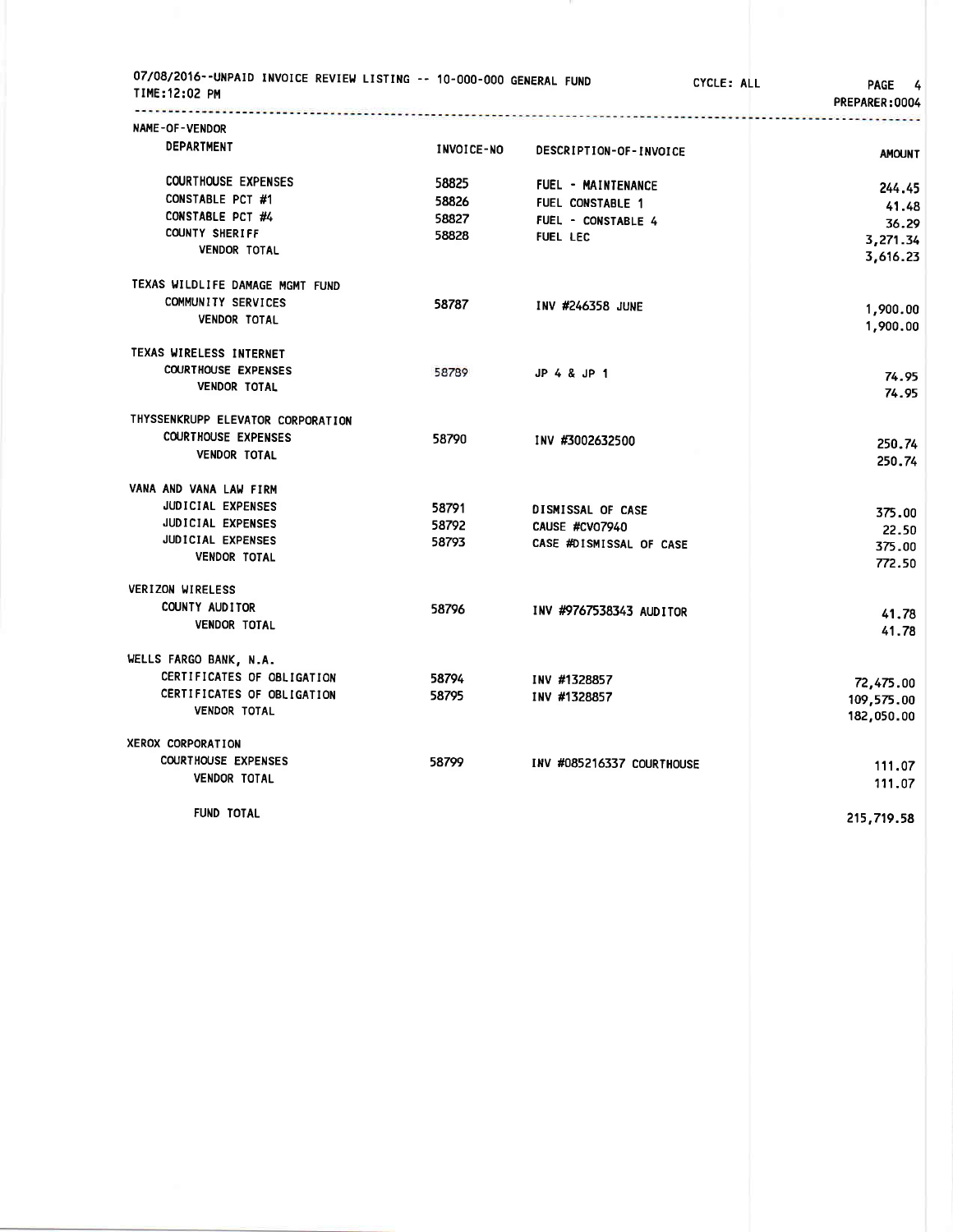| 07/08/2016--UNPAID INVOICE REVIEW LISTING -- ROAD & BRIDGE FUND<br>TIME:12:02 PM<br>. <del>.</del> |                | CYCLE: ALL                   | -5<br><b>PAGE</b><br>PREPARER: 0004 |
|----------------------------------------------------------------------------------------------------|----------------|------------------------------|-------------------------------------|
| NAME-OF-VENDOR                                                                                     |                |                              |                                     |
| DEPARTMENT                                                                                         | INVOICE-NO     | DESCRIPTION-OF-INVOICE       | <b>AMOUNT</b>                       |
| CARD SERVICE CENTER                                                                                |                |                              |                                     |
| <b>R&amp;B PCT #3</b>                                                                              | 58853          | 4707 1205 3610 0385 LIESMANN | 8.50                                |
| <b>VENDOR TOTAL</b>                                                                                |                |                              | 8.50                                |
| FRITZTOWN DIESEL & TRUCK SERVICE                                                                   |                |                              |                                     |
| <b>R&amp;B PCT #1</b>                                                                              | 58804          | INV#13829 & 13754 PCT 1      | 1,385.42                            |
| <b>R&amp;B PCT #2</b>                                                                              | 58805          | INV#13829 & 13754 PCT 2      | 1,385.45                            |
| <b>R&amp;B PCT #3</b><br><b>R&amp;B PCT #4</b>                                                     | 58806          | INV#13829 & 13754 PCT 3      | 1,385.42                            |
| <b>VENDOR TOTAL</b>                                                                                | 58807          | INV#13829 & 13754 PCT 4      | 1,385.42<br>5,541.71                |
| GARY HOBBS TIRE SERVICE                                                                            |                |                              |                                     |
| <b>R&amp;B PCT #3</b>                                                                              | 58808          | INV#8740 PCT 3               | 935.00                              |
| <b>VENDOR TOTAL</b>                                                                                |                |                              | 935.00                              |
| JOHNSON CITY SIGN SHOP                                                                             |                |                              |                                     |
| <b>R&amp;B PCT #1</b><br><b>VENDOR TOTAL</b>                                                       | 58810          | INV#3215 PCT 1               | 50.00                               |
|                                                                                                    |                |                              | 50.00                               |
| <b>KIRK FELPS</b>                                                                                  |                |                              |                                     |
| <b>R&amp;B PCT #4</b><br><b>VENDOR TOTAL</b>                                                       | 58843          | JUNE STATEMENT PCT 4         | 57.43<br>57.43                      |
| MOBLEY WELDING SERVICE                                                                             |                |                              |                                     |
| <b>R&amp;B PCT #1</b>                                                                              | 58814          | MAINTENANCE & REPAIR         | 250.00                              |
| <b>VENDOR TOTAL</b>                                                                                |                |                              | 250,00                              |
| ODIORNE FEED/RANCH SUPPLY INC                                                                      |                |                              |                                     |
| <b>R&amp;B PCT #2</b>                                                                              | 58815          | INV#102049, 102091 PCT 2     | 85.50                               |
| <b>VENDOR TOTAL</b>                                                                                |                |                              | 85.50                               |
| PATHMARK TRAFFIC PRODCT/TX INC                                                                     |                |                              |                                     |
| <b>R&amp;B PCT #4</b>                                                                              | 58816          | INV#018508 PCT 4             | 27.99                               |
| <b>VENDOR TOTAL</b>                                                                                |                |                              | 27.99                               |
| PETERSON TIRE                                                                                      |                |                              |                                     |
| <b>R&amp;B PCT #1</b><br><b>VENDOR TOTAL</b>                                                       | 58817          | INV#22840 PCT 1              | 15.00                               |
|                                                                                                    |                |                              | 15.00                               |
| <b>RANDALL WEST</b>                                                                                |                |                              |                                     |
| <b>R&amp;B PCT #4</b><br>VENDOR TOTAL                                                              | 58819          | INV#557872 PCT 4             | 185.00<br>185.00                    |
| SAFELANE TRAFFIC SUPPLY                                                                            |                |                              |                                     |
| <b>R&amp;B PCT #2</b>                                                                              | 58845          | INV#10307 PCT 2              | 685.20                              |
| <b>VENDOR TOTAL</b>                                                                                |                |                              | 685.20                              |
| <b>SEYMOURS GARAGE</b>                                                                             |                |                              |                                     |
| <b>R&amp;B PCT #4</b>                                                                              | 58821          | INV#21978 PCT4               | 47.15                               |
| <b>R&amp;B PCT #4</b>                                                                              | 58822          | INV#22000 PCT 4              | 39.95                               |
| <b>R&amp;B PCT #4</b><br><b>VENDOR TOTAL</b>                                                       | 58823          | INV#22001 PCT 4              | 93.25                               |
|                                                                                                    |                |                              | 180.35                              |
| TEXAS FLEET FUEL                                                                                   |                |                              |                                     |
| <b>R&amp;B PCT #1</b><br><b>R&amp;B PCT #2</b>                                                     | 58829<br>58830 | FUEL - PCT 1<br>FUEL PCT 2   | 422.24<br>611.03                    |
| <b>VENDOR TOTAL</b>                                                                                |                |                              | 1,033.27                            |
|                                                                                                    |                |                              |                                     |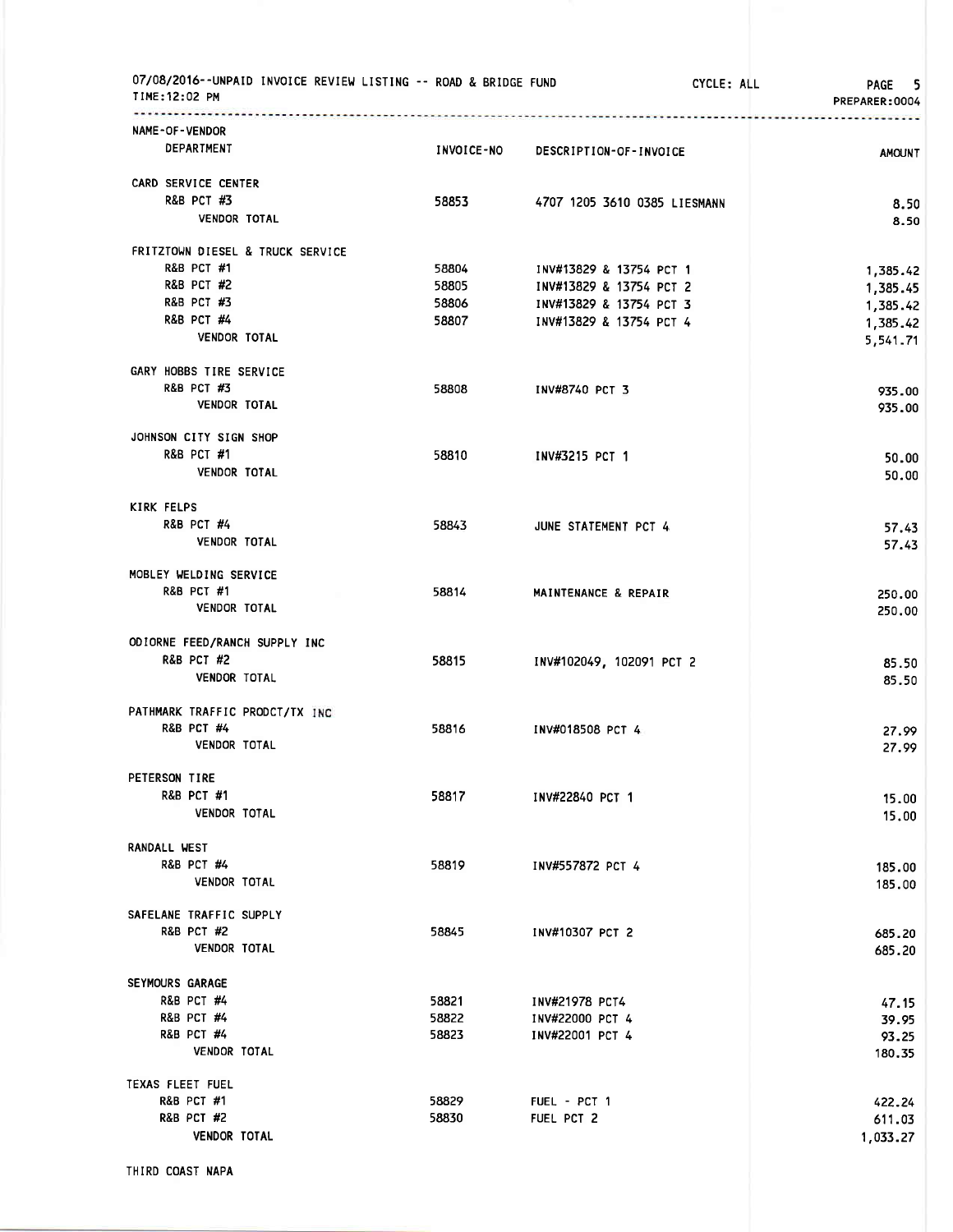| 07/08/2016--UNPAID INVOICE REVIEW LISTING -- ROAD & BRIDGE FUND<br>TIME: 12:02 PM |            | CYCLE: ALL             | PAGE 6<br>PREPARER: 0004 |
|-----------------------------------------------------------------------------------|------------|------------------------|--------------------------|
| NAME-OF-VENDOR                                                                    |            |                        |                          |
| <b>DEPARTMENT</b>                                                                 | INVOICE-NO | DESCRIPTION-OF-INVOICE | <b>AMOUNT</b>            |
| <b>R&amp;B PCT #2</b>                                                             | 58831      | ACCT#61079             | 119.66                   |
| <b>R&amp;B PCT #4</b>                                                             | 58832      | ACCT#61074 PCT 4       | 348.61                   |
| <b>VENDOR TOTAL</b>                                                               |            |                        | 468.27                   |
| UNIFIRST CORPORATION                                                              |            |                        |                          |
| <b>R&amp;B PCT #1</b>                                                             | 58847      | CUST#512256 PCT 1      | 95.04                    |
| <b>R&amp;B PCT #3</b>                                                             | 58848      | CUST#512256 PCT 3      | 56.09                    |
| <b>R&amp;B PCT #4</b>                                                             | 58849      | CUST#512256 PCT 4      | 79.50                    |
| <b>R&amp;B PCT #2</b>                                                             | 58850      | CUST#1092904 PCT 2     | 136.04                   |
| <b>VENDOR TOTAL</b>                                                               |            |                        | 366.67                   |
| VULCAN CONSTRUCTION MATERIALS, LP                                                 |            |                        |                          |
| <b>R&amp;B PCT #3</b>                                                             | 58833      | INV#61444326 PCT 3     | 4,868.70                 |
| <b>VENDOR TOTAL</b>                                                               |            |                        | 4,868.70                 |
| <b>FUND TOTAL</b>                                                                 |            |                        | 14,758.59                |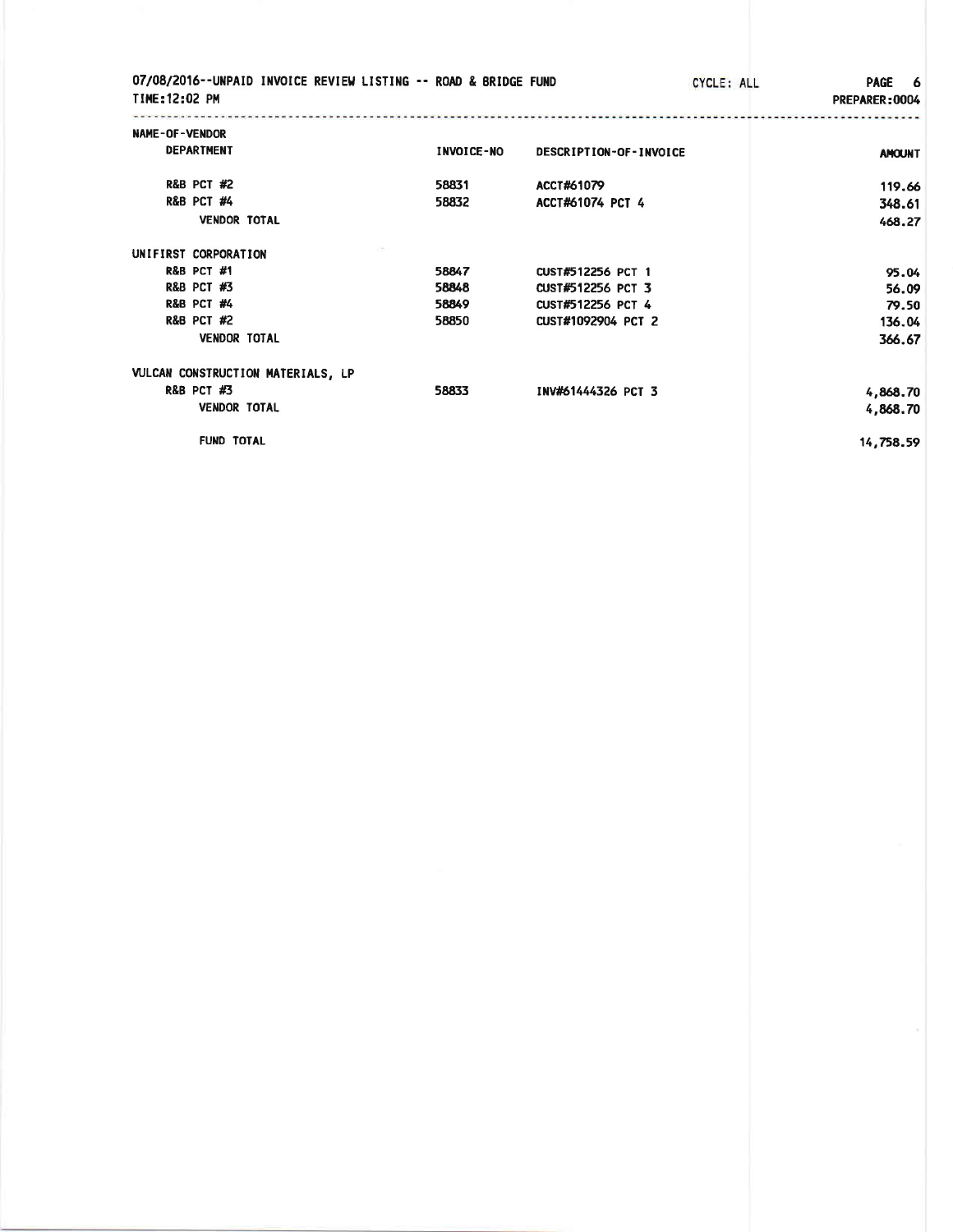| 07/08/2016--UNPAID INVOICE REVIEW LISTING -- RECORDS MANAGEMENT CLERK<br>TIME: 12:02 PM |            |                        | CYCLE: ALL | <b>PAGE</b><br>$\mathbf{7}$<br>PREPARER: 0004 |
|-----------------------------------------------------------------------------------------|------------|------------------------|------------|-----------------------------------------------|
| NAME-OF-VENDOR<br><b>DEPARTMENT</b>                                                     | INVOICE-NO | DESCRIPTION-OF-INVOICE |            | <b>AMOUNT</b>                                 |
| HILL COUNTRY IT<br>RECORDS MANAGEMENT CLERK EXPENSES<br><b>VENDOR TOTAL</b>             | 58840      | <b>INV#58</b>          |            | 150.00<br>150.00                              |
| <b>FUND TOTAL</b>                                                                       |            |                        |            | 150.00                                        |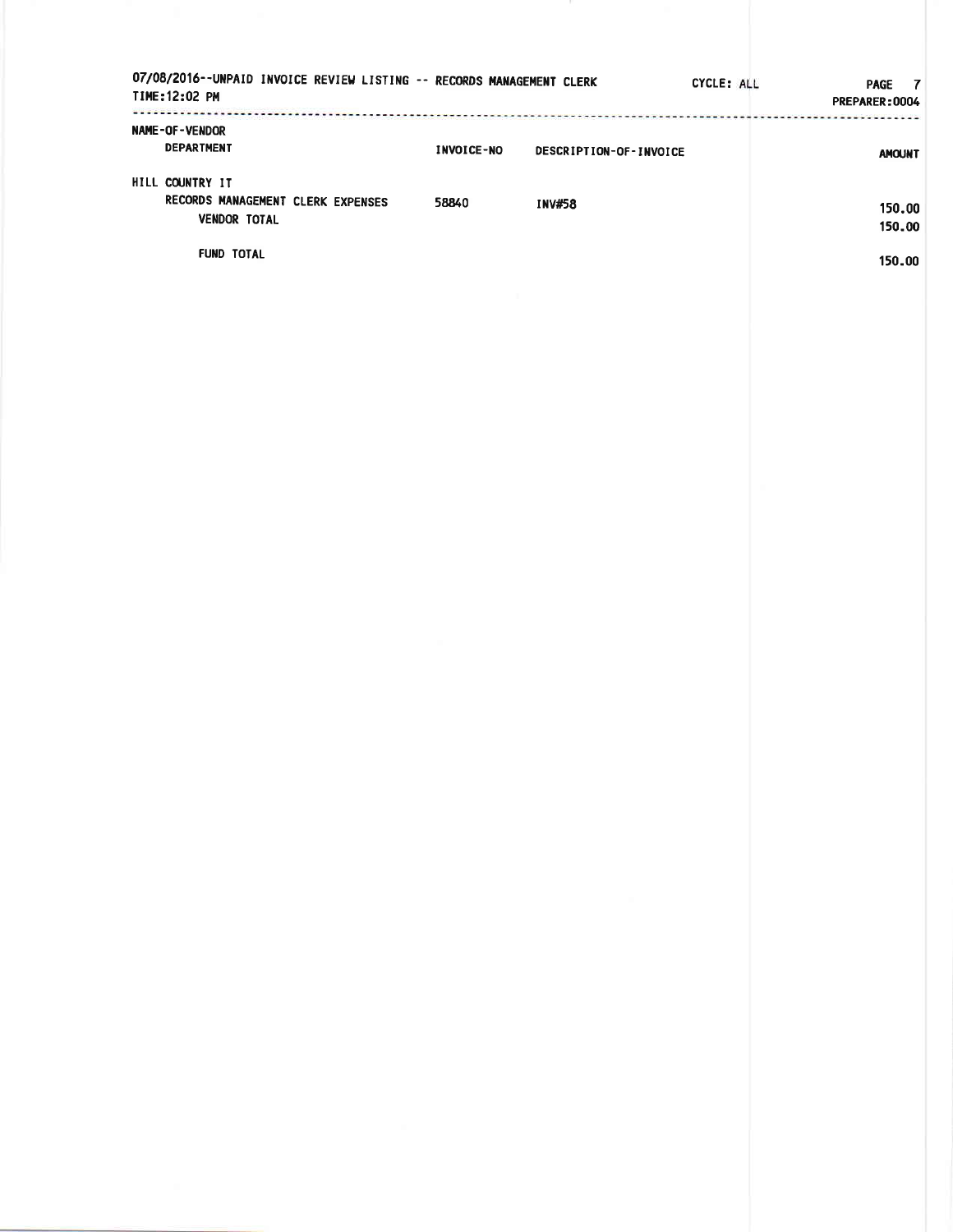| 07/08/2016--UNPAID INVOICE REVIEW LISTING -- DISTRICT COURT RECORD PRESERVATION<br>TIME:12:02 PM |            | <b>The main terms of the company's and the company's company's company's company's company's company's company's</b> | CYCLE: ALL | <b>PAGE</b><br>- 8<br>PREPARER: 0004 |
|--------------------------------------------------------------------------------------------------|------------|----------------------------------------------------------------------------------------------------------------------|------------|--------------------------------------|
| <b>NAME-OF-VENDOR</b><br><b>DEPARTMENT</b>                                                       | INVOICE-NO | DESCRIPTION-OF-INVOICE                                                                                               |            | <b>AMOUNT</b>                        |
| HILL COUNTRY IT<br><b>EXPENSES</b><br><b>VENDOR TOTAL</b>                                        | 58841      | <b>INV#58</b>                                                                                                        |            | 150.00<br>150.00                     |
| <b>FUND TOTAL</b>                                                                                |            |                                                                                                                      |            | 150.00                               |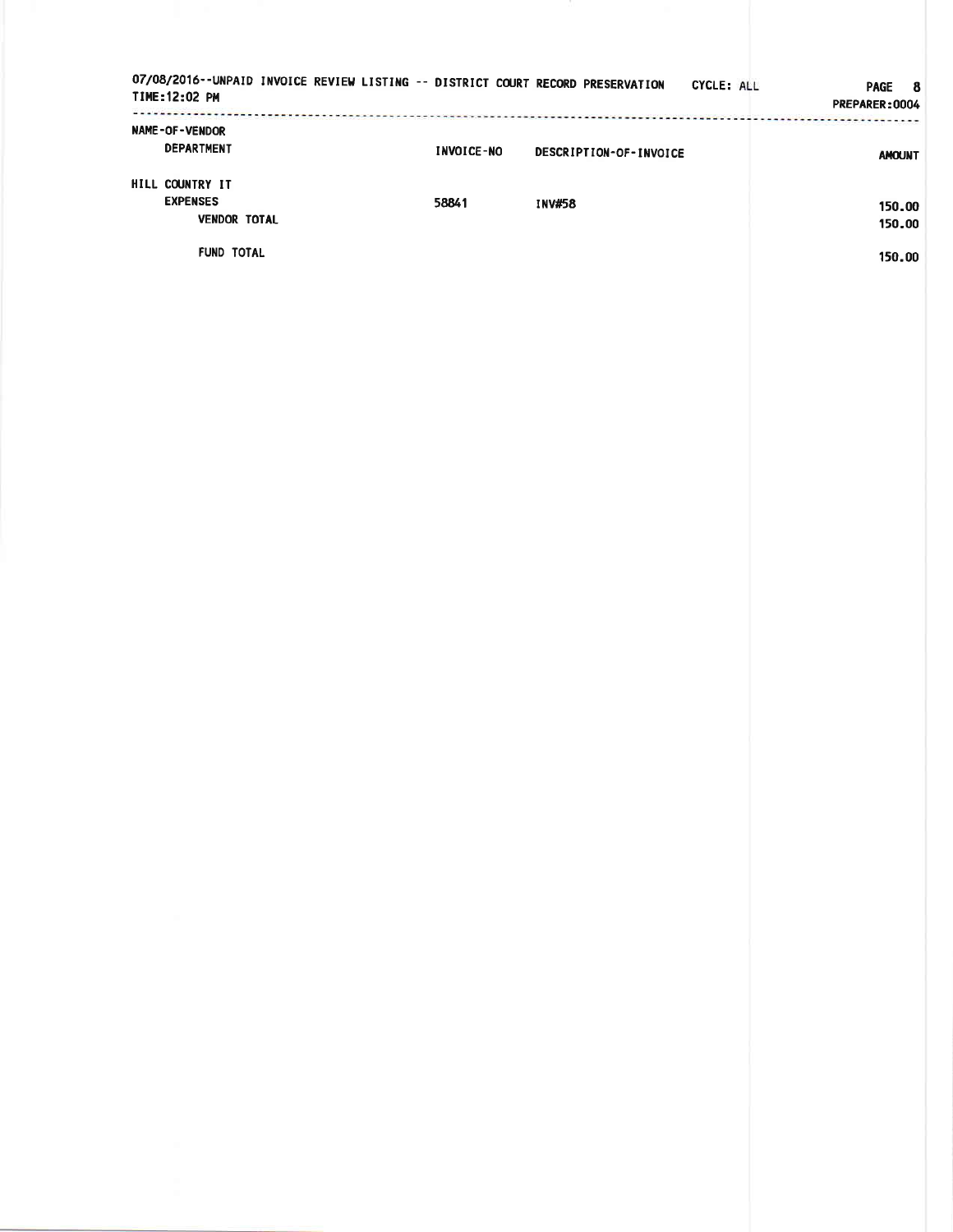| 07/08/2016--UNPAID INVOICE REVIEW LISTING -- COUNTY WIDE ROAD & BRIDGE IMPROVEME<br>TIME: 12:02 PM |                   |                                         | <b>PAGE</b><br>- 9<br>CYCLE: ALL<br>PREPARER: 0004 |
|----------------------------------------------------------------------------------------------------|-------------------|-----------------------------------------|----------------------------------------------------|
| <b>NAME-OF-VENDOR</b><br><b>DEPARTMENT</b>                                                         | <b>INVOICE-NO</b> | DESCRIPTION-OF-INVOICE                  | <b>AMOUNT</b>                                      |
| ASPHALT PATCH ENT. INC.<br><b>EXPENSES</b><br><b>VENDOR TOTAL</b>                                  | 58834             | INV#631516 PCT 4                        | 534.24<br>534.24                                   |
| DIRT WORKS<br><b>EXPENSES</b><br><b>EXPENSES</b><br><b>VENDOR TOTAL</b>                            | 58837<br>58838    | PROJECT# 7140W PCT 4<br>INV#18895 PCT 4 | 1,000.00<br>5,464.04<br>6,464.04                   |
| TEXAS COMMISSION ON ENVIRONMENTAL Q<br><b>EXPENSES</b><br><b>VENDOR TOTAL</b>                      | 58846             | WATER USE PERMIT PCT 4                  | 102.25<br>102.25                                   |
| <b>FUND TOTAL</b>                                                                                  |                   |                                         | 7,100.53                                           |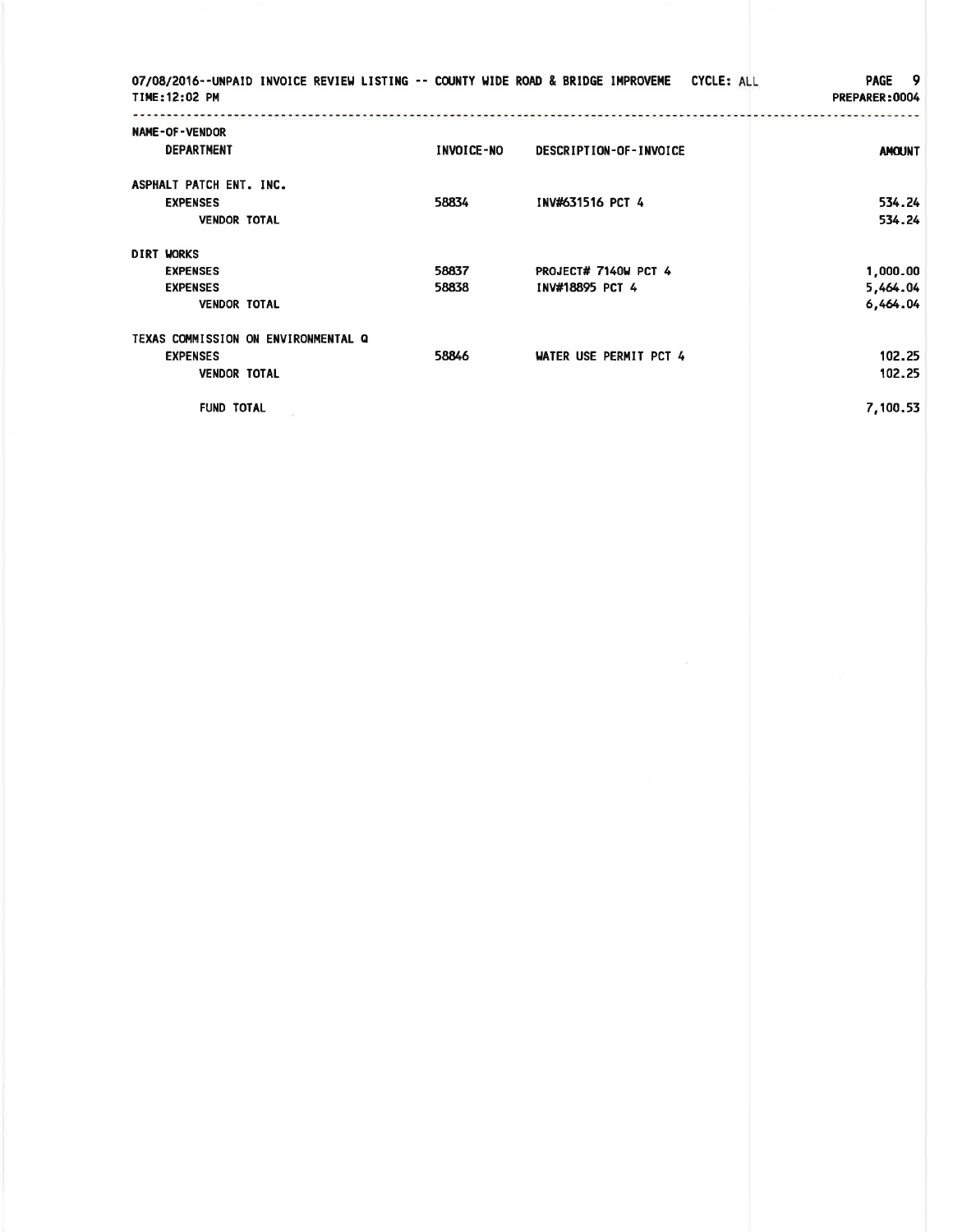| TIME: 12:02 PM                      | 07/08/2016--UNPAID INVOICE REVIEW LISTING -- GRAND TOTAL PAGE |            |                        | CYCLE: ALL | PAGE 10<br>PREPARER:0004 |
|-------------------------------------|---------------------------------------------------------------|------------|------------------------|------------|--------------------------|
| <b>NAME-OF-VENDOR</b><br>DEPARTMENT |                                                               | INVOICE-NO | DESCRIPTION-OF-INVOICE |            | <b>AMOUNT</b>            |
| <b>GRAND TOTAL</b>                  |                                                               |            |                        |            | 237,878.70               |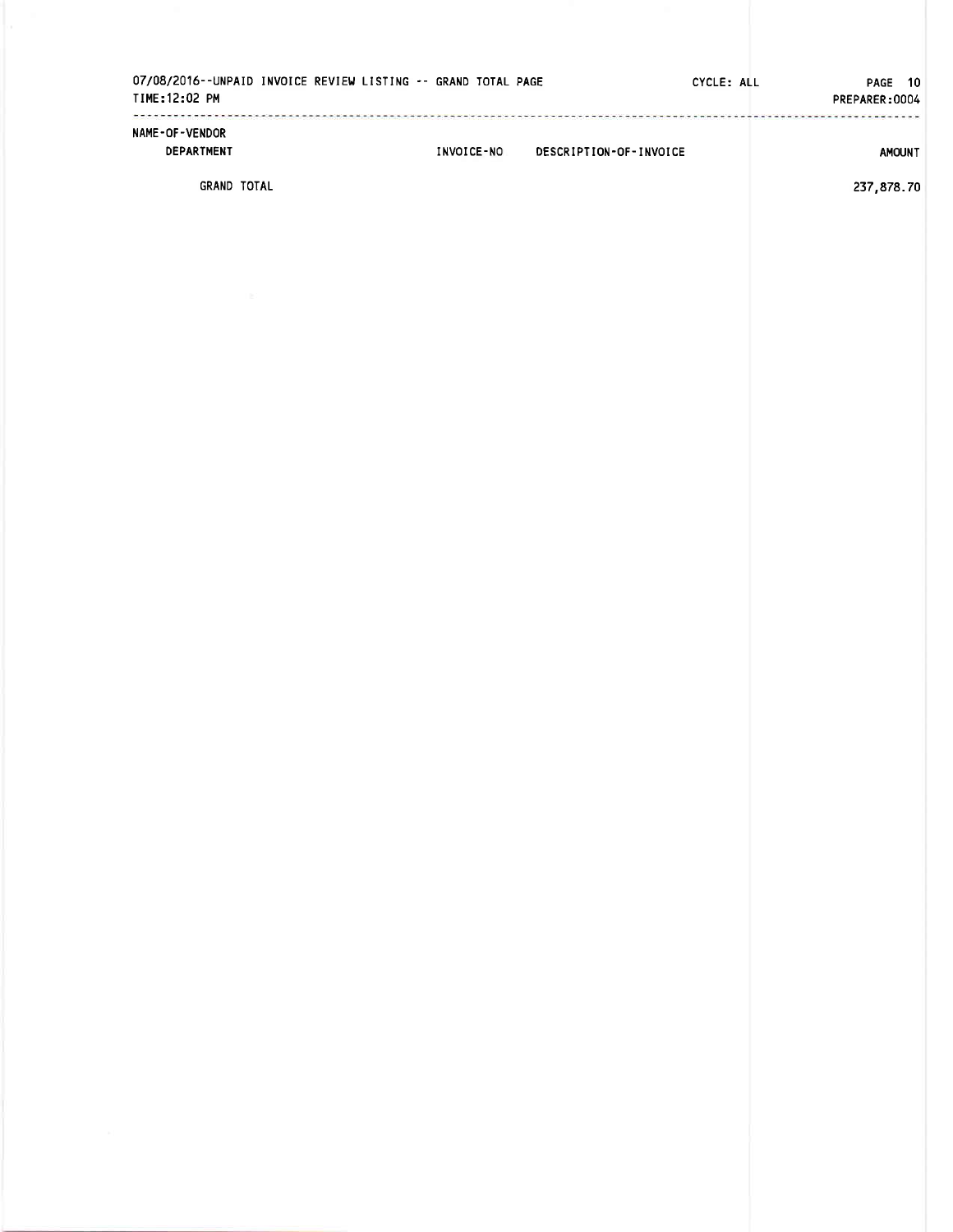|                                                                                           | <b>BLANCO COUNTY</b><br>REQUEST FOR A LINE-ITEM TRANSFER                                                                                                  |                                                          |               |  |  |  |  |
|-------------------------------------------------------------------------------------------|-----------------------------------------------------------------------------------------------------------------------------------------------------------|----------------------------------------------------------|---------------|--|--|--|--|
| DATE:                                                                                     |                                                                                                                                                           |                                                          |               |  |  |  |  |
| TO:<br>ieenAwn<br>FROM:                                                                   | HONORABLE COMMISSIONERS COURT OF BLANCO COUNTY, TEXAS                                                                                                     |                                                          |               |  |  |  |  |
| <b>DEPARTMENT</b>                                                                         |                                                                                                                                                           |                                                          |               |  |  |  |  |
|                                                                                           | I SUBMIT TO YOU FOR YOUR CONSIDERATION, THE FOLLOWING LINE ITEM TRANSFERS:                                                                                |                                                          |               |  |  |  |  |
| <b>FUND</b>                                                                               | LINE ITEM<br><b>DESCRIPTION</b>                                                                                                                           | LINE ITEM #                                              | <b>AMOUNT</b> |  |  |  |  |
| FROM: $R + B$                                                                             | owerste                                                                                                                                                   | $15 - 560 - 327$                                         | ,000.         |  |  |  |  |
|                                                                                           |                                                                                                                                                           |                                                          |               |  |  |  |  |
| IR<br>TO:                                                                                 | rail                                                                                                                                                      |                                                          |               |  |  |  |  |
|                                                                                           |                                                                                                                                                           |                                                          |               |  |  |  |  |
| Reason for request:<br>Deal nove Read materials for Def<br>AIS                            |                                                                                                                                                           |                                                          |               |  |  |  |  |
|                                                                                           | Note: This change is the budget for county purposes is in accordance with 111.011<br>Changes in Budget for County Purposes" of the Local Government Code. |                                                          |               |  |  |  |  |
| <b>Øepartment Head Signature</b><br>Co Judge/Commissioners' Court Approval<br>(as needed) |                                                                                                                                                           | Attest: County Clerk<br>(if Commissioners' Court Action) |               |  |  |  |  |

 $\sim$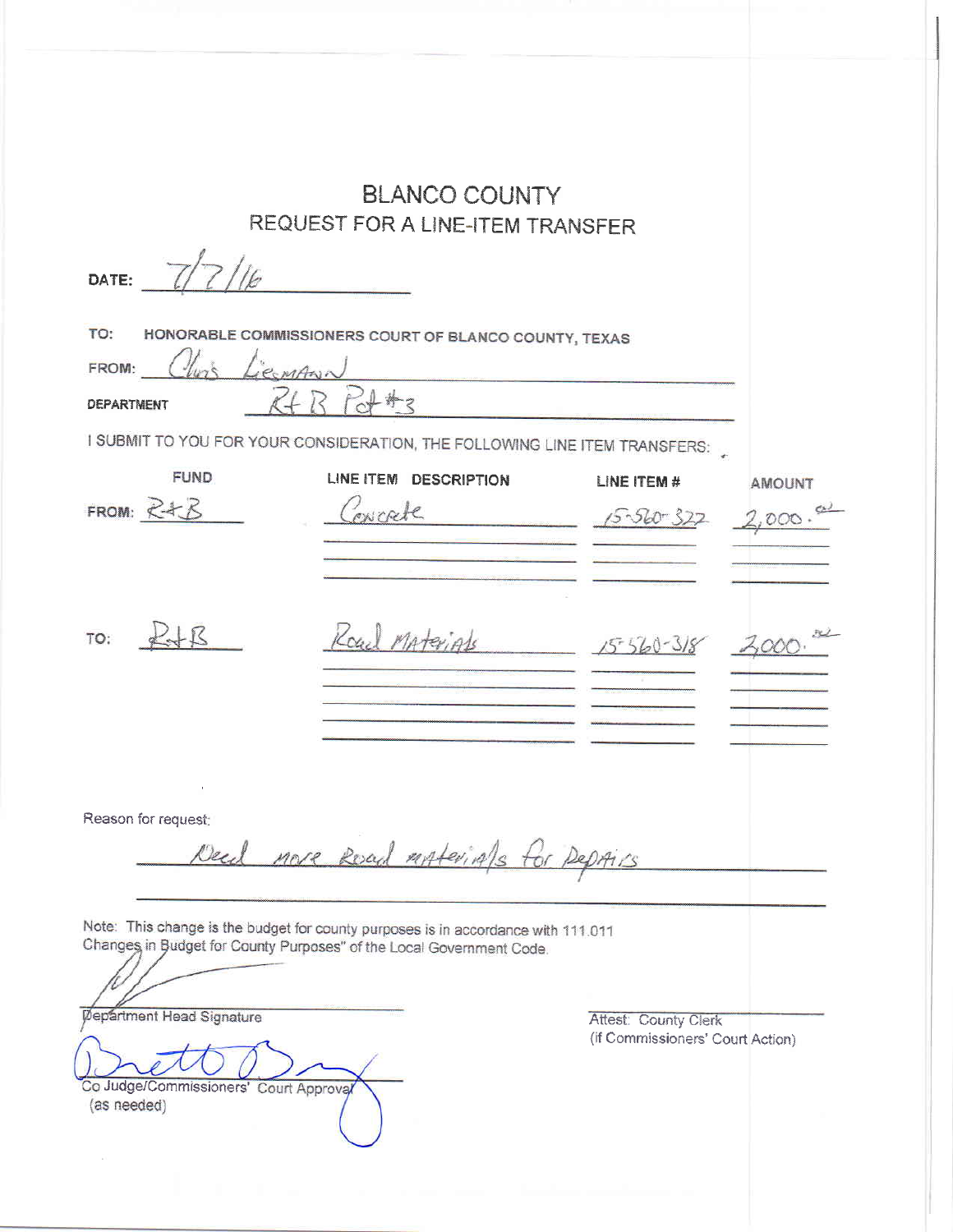## BLANCO COUNTY RESOLUTION SUPPORTING EFFORTS TO PRESERVE NIGHT SKIES

WHEREAS, Blanco County residents recognize the Texas Hill Country for its diverse ecosystems, ethics for land stewardship, rich cultural heritage, and breathtaking scenic beauty; and

WHEREAS, the increased use of land for recreational and non-traditional agricultural uses in recent years has placed greater focus on the community economic and financial benefits of the region's scenic beauty, wildlife and open space, making activities such as tourism, outdoor recreation, hunting and fishing important to many community members;and

WHEREAS, due to the above-described increased use of land, accompanying light trespass from night lighting fixtures has been steadily on the rise, negatively impacting the natural environment and the quality of life of the people and wildlife in this region by, among other things, reducing night sky visibility and enjoyment for landowners and visitors alike;and

WHEREAS, Blanco County is committed to supporting practices that limit or minimize light trespass from night lighting fixtures in order to protect the beauty of the night skies and allow others the full benefit and use of their private property.

NOW, THEREFORE, be it resolved that the Blanco County Commissioners Court will encourage outdoor lighting fixtures and practices that follow up-to-date suggested guidelines and use available technologies for effrcient, cost-effective, non-intrusive lighting and will work with its partners to educate and encourage landowners, businesses, resident communities and public entities to join this commitment to reduce energy consumption, save money, reduce light trespass and protect the health and well-being of wildlife and people.

PASSED and APPROVED this 12 day of July, 2016.

Brett Bray, County Judge

Tommy Weir, Commissioner Precinct <sup>1</sup> James Sultemeier. Commissioner Precinct 2

Chris Liesmann Commissioner Precinct 3

Paul Granberg, Commissioner Precinct 4

ATTEST:

Laura Walla, County Clerk